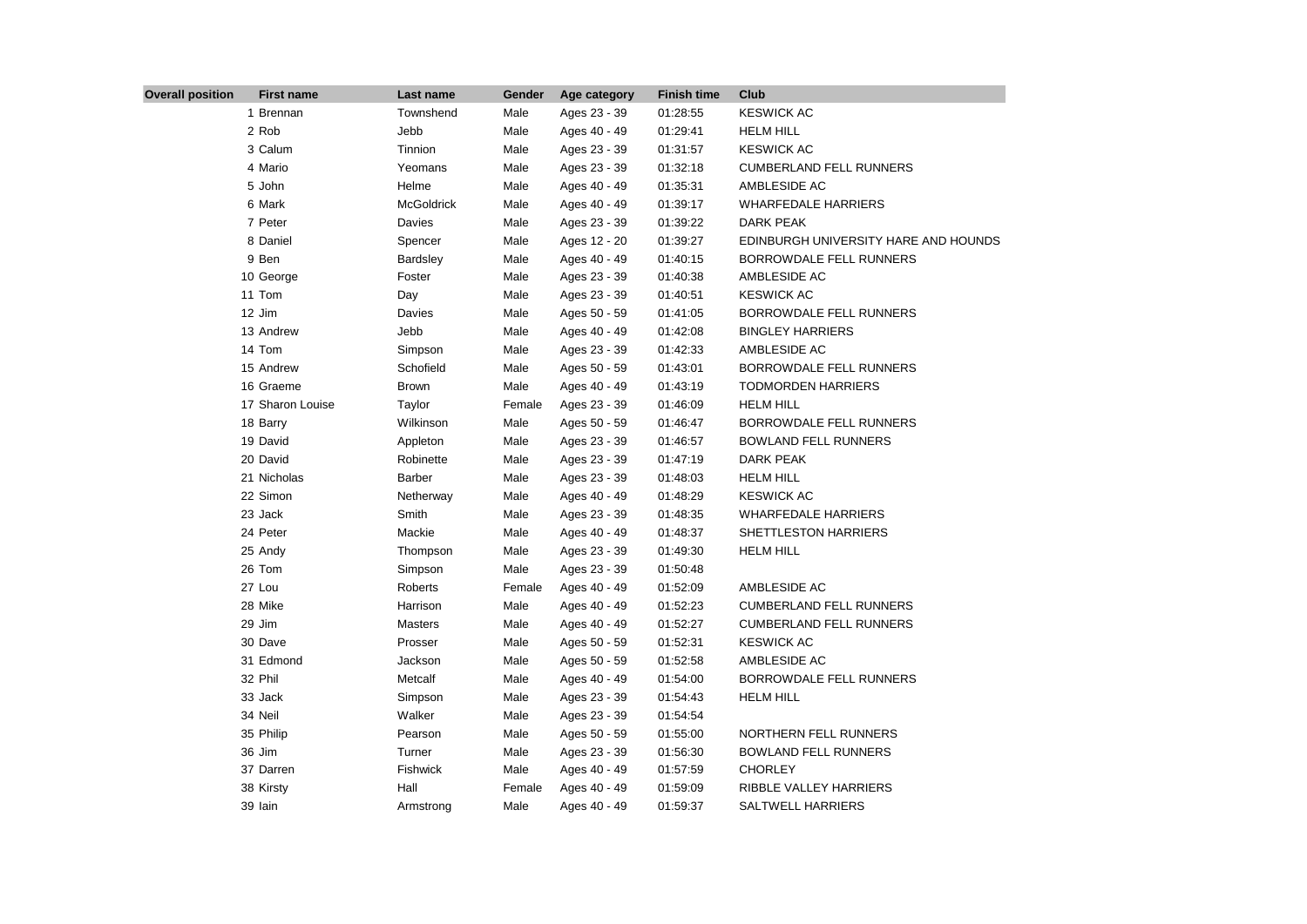| 40 Alex      | Roberts          | Male   | Ages 23 - 39 | 01:59:53 | Ellenborough                   |
|--------------|------------------|--------|--------------|----------|--------------------------------|
| 41 Jim       | Thompson         | Male   | Ages 50 - 59 | 01:59:58 | <b>SALTWELL HARRIERS</b>       |
| 42 Bianca    | Dyer             | Female | Ages 40 - 49 | 02:00:02 | <b>HELM HILL</b>               |
| 43 Peter     | Crompton         | Male   | Ages 60 - 69 | 02:00:08 | <b>CUMBERLAND FELL RUNNERS</b> |
| 44 John      | Duff             | Male   | Ages 50 - 59 | 02:01:43 | NORTHUMBERLAND FELL RUNNERS    |
| 45 Guy       | Illingworth      | Male   | Ages 50 - 59 | 02:01:46 |                                |
| 46 Gemma     | <b>Bradley</b>   | Female | Ages 40 - 49 | 02:01:48 |                                |
| 47 Rob       | <b>Brooks</b>    | Male   | Ages 40 - 49 | 02:01:56 | <b>SALTWELL HARRIERS</b>       |
| 48 Paul      | Swindles         | Male   | Ages 40 - 49 | 02:02:02 | PENNINE FELL RUNNERS           |
| 49 Johnathan | Whitaker         | Male   | Ages 50 - 59 | 02:02:19 | <b>HARROGATE</b>               |
| 50 Rosie     | Watson           | Female | Ages 23 - 39 | 02:02:47 | <b>CUMBERLAND FELL RUNNERS</b> |
| 51 Aaron     | Walmsley         | Male   | Ages 23 - 39 | 02:03:10 | <b>BOWLAND FELL RUNNERS</b>    |
| 52 Heather   | Marshall         | Female | Ages 23 - 39 | 02:03:43 | <b>CUMBERLAND FELL RUNNERS</b> |
| 53 Jacob     | Tonkin           | Male   | Ages 23 - 39 | 02:04:21 | <b>KESWICK AC</b>              |
| 54 Dave      | Sykes            | Male   | Ages 40 - 49 | 02:05:21 | <b>DARK PEAK</b>               |
| 55 Catherine | Spurden          | Female | Ages 23 - 39 | 02:06:30 | <b>KESWICK AC</b>              |
| 56 Carlos    | Benson           | Male   | Ages 50 - 59 | 02:07:21 | <b>CHESHIRE HILL RACERS</b>    |
| 57 Zoe       | Webber           | Female | Ages 23 - 39 | 02:07:54 | <b>KESWICK AC</b>              |
| 58 Andy      | Ford             | Male   | Ages 23 - 39 | 02:08:24 | <b>TODMORDEN HARRIERS</b>      |
| 59 Ben       | Kent             | Male   | Ages 12 - 20 | 02:08:28 | <b>HELM HILL</b>               |
| 60 Hannah    | <b>Bradley</b>   | Female | Ages 23 - 39 | 02:08:34 | <b>CUMBERLAND FELL RUNNERS</b> |
| 61 Ben       | <b>Breeze</b>    | Male   | Ages 12 - 20 | 02:08:48 | <b>CUMBERLAND FELL RUNNERS</b> |
| 62 James     | Riley            | Male   | Ages 40 - 49 | 02:08:51 | <b>TODMORDEN HARRIERS</b>      |
| 63 Rowan     | Temple           | Male   | Ages 23 - 39 | 02:08:59 | KIRKSTALL HARRIERS             |
| 64 Seb       | <b>Bufton</b>    | Male   | Ages 23 - 39 | 02:10:16 | <b>SALTWELL HARRIERS</b>       |
| 65 Matt      | Theobald         | Male   | Ages 21 - 22 | 02:10:31 |                                |
| 66 Steven    | Jones            | Male   | Ages 40 - 49 | 02:10:42 | <b>KESWICK AC</b>              |
| 67 Darren    | Parker           | Male   | Ages 50 - 59 | 02:10:44 | <b>CUMBERLAND FELL RUNNERS</b> |
| 68 Donald    | Fergerson        | Male   | Ages 50 - 59 | 02:10:47 |                                |
| 69 Robert    | Finch            | Male   | Ages 23 - 39 | 02:11:19 | Southampton Orienteering Club  |
| 70 Rachel    | Vincent          | Female | Ages 40 - 49 | 02:12:00 | TYNEDALE HARRIERS & AC         |
| 71 Neil      | Sidaway          | Male   | Ages 50 - 59 | 02:12:25 | <b>CUMBERLAND FELL RUNNERS</b> |
| 72 Jenny     | Caddick          | Female | Ages 40 - 49 | 02:12:40 | <b>DARK PEAK</b>               |
| 73 Neil      | Armitage         | Male   | Ages 40 - 49 | 02:13:30 | PUDSEY & BRAMLEY               |
| 74 Graham    | Porter           | Male   | Ages 60 - 69 | 02:13:39 |                                |
| 75 Dominic   | Hoare            | Male   | Ages 40 - 49 | 02:13:51 | <b>BOWLAND FELL RUNNERS</b>    |
| 76 Dave      | Allen            | Male   | Ages 60 - 69 | 02:16:02 | <b>DARK PEAK</b>               |
| 77 Rachel    | Findlay-Robinson | Female | Ages 23 - 39 | 02:17:00 | <b>KESWICK AC</b>              |
| 78 Kevin     | Kendall          | Male   | Ages 23 - 39 | 02:17:03 |                                |
| 79 Chris     | Draper           | Male   | Ages 23 - 39 | 02:17:35 | <b>CUMBERLAND FELL RUNNERS</b> |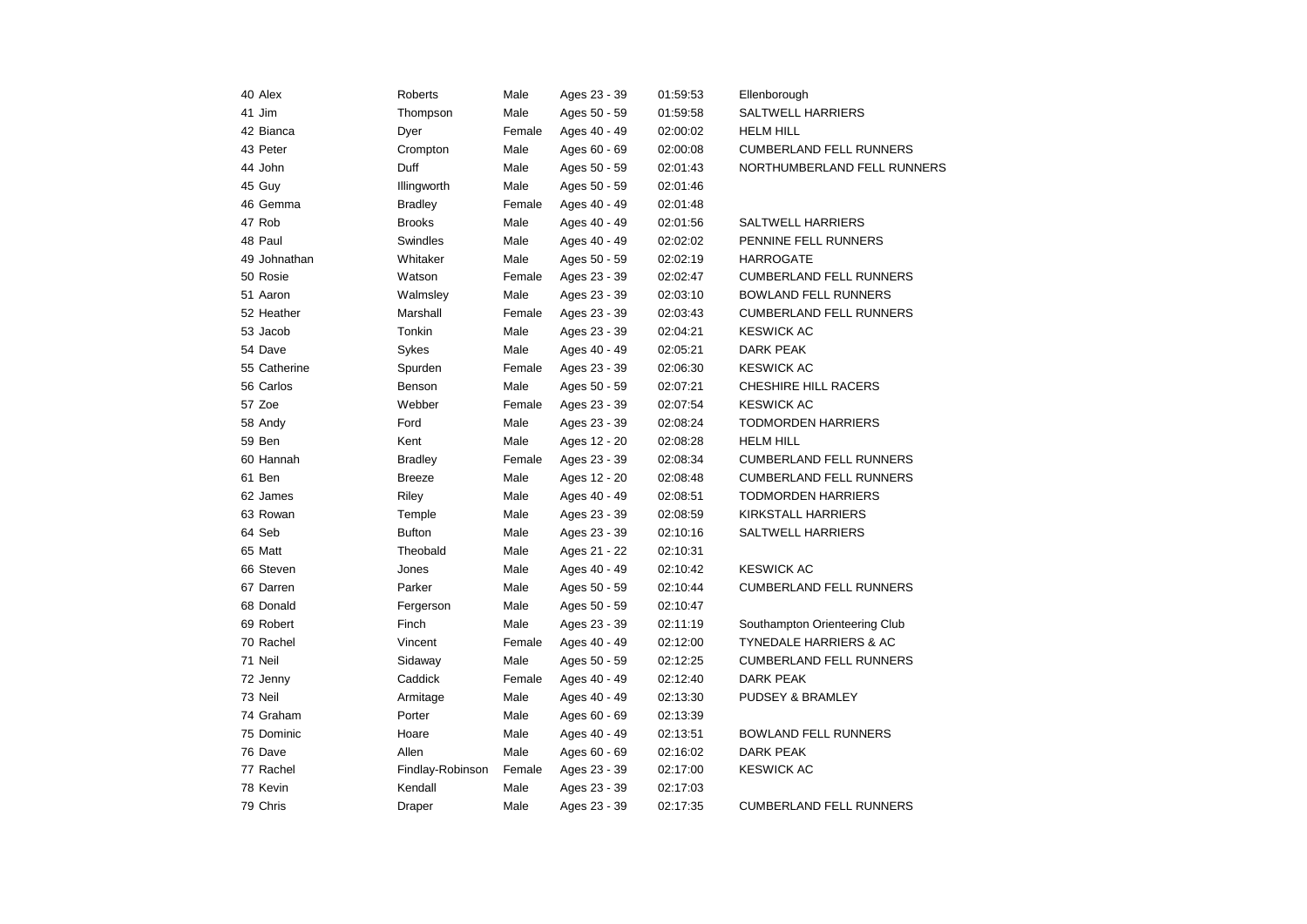| 80 Jennie                | Chatterley     | Female | Ages 40 - 49 | 02:18:18 | <b>CUMBERLAND FELL RUNNERS</b> |
|--------------------------|----------------|--------|--------------|----------|--------------------------------|
| 81 Kate                  | Mansell        | Female | Ages 40 - 49 | 02:18:30 | <b>TODMORDEN HARRIERS</b>      |
| 82 Gary                  | Mason          | Male   | Ages 40 - 49 | 02:19:23 | NORTHUMBERLAND FELL RUNNERS    |
| 83 Bill                  | <b>Beckett</b> | Male   | Ages 50 - 59 | 02:20:18 | <b>CHORLEY</b>                 |
| 84 James                 | Mellor         | Male   | Ages 23 - 39 | 02:20:42 | Darwen Dashers Running Club    |
| 85 Les(personal account) | <b>Barker</b>  | Male   | Ages 50 - 59 | 02:20:52 | <b>CUMBERLAND FELL RUNNERS</b> |
| 86 Ashley                | Kay            | Male   | Ages 50 - 59 | 02:21:25 | DARK PEAK                      |
| 87 John                  | Thompson       | Male   | Ages 50 - 59 | 02:21:44 | <b>NEWBURN NOMADS</b>          |
| 88 Pete                  | Tayler         | Male   | Ages 50 - 59 | 02:22:01 | <b>BLACK COMBE</b>             |
| 89 Ekaterina             | Crocker        | Female | Ages 23 - 39 | 02:22:13 | <b>KESWICK AC</b>              |
| 90 Hiko                  | Takeda         | Female | Ages 40 - 49 | 02:22:24 |                                |
| 91 Paul                  | Richardson     | Male   | Ages 40 - 49 | 02:22:40 | <b>SALTWELL HARRIERS</b>       |
| 92 Sarah                 | Roscee         | Female | Ages 23 - 39 | 02:22:49 | <b>DARK PEAK</b>               |
| 93 John                  | <b>Skelton</b> | Male   | Ages 40 - 49 | 02:23:29 | <b>LAKELAND TRI</b>            |
| 94 Jean                  | Powell         | Female | Ages 50 - 59 | 02:24:14 | <b>WHARFEDALE HARRIERS</b>     |
| 95 Ann                   | Cummings       | Female | Ages 50 - 59 | 02:24:16 | <b>CUMBERLAND FELL RUNNERS</b> |
| 96 Amanda                | Graham         | Female | Ages 50 - 59 | 02:26:41 | <b>CUMBERLAND FELL RUNNERS</b> |
| 97 Andy                  | Sheppard       | Male   | Ages 40 - 49 | 02:26:57 | STEEL CITY STRIDERS RC         |
| 98 Steven                | <b>Breeze</b>  | Male   | Ages 40 - 49 | 02:27:52 | <b>CUMBERLAND FELL RUNNERS</b> |
| 99 Fred                  | Smith          | Male   | Ages 60 - 69 | 02:28:41 | <b>SALTWELL HARRIERS</b>       |
| 100 Fiona                | <b>Buchan</b>  | Female | Ages 23 - 39 | 02:28:51 |                                |
| 101 Mike                 | Hewitt         | Male   | Ages 23 - 39 | 02:28:54 | <b>EDEN RUNNERS</b>            |
| 102 Simon                | Veitch         | Male   | Ages 50 - 59 | 02:29:04 | <b>KESWICK AC</b>              |
| 103 Max                  | Howard         | Male   | Ages 60 - 69 | 02:29:15 | <b>Retford AC</b>              |
| 104 Jim                  | Clapp          | Male   | Ages 60 - 69 | 02:29:32 | DURHAM FELL RUNNERS            |
| 105 Richard              | Simpson        | Male   | Ages 60 - 69 | 02:30:09 | DALLAM                         |
| 106 Lindsay              | <b>Buck</b>    | Female | Ages 50 - 59 | 02:30:36 | <b>CUMBERLAND FELL RUNNERS</b> |
| 107 Juliet               | Fullwood       | Female | Ages 23 - 39 | 02:32:18 | <b>CUMBERLAND FELL RUNNERS</b> |
| 108 Allan                | Miller         | Male   | Ages 60 - 69 | 02:33:04 | <b>KENDAL</b>                  |
| 109 Andy                 | Monk           | Male   | Ages 60 - 69 | 02:33:58 | <b>FRA</b>                     |
| 110 Nicholas             | Moore          | Male   | Ages 60 - 69 | 02:34:22 | <b>CUMBERLAND FELL RUNNERS</b> |
| 111 Lindsay              | Palmer         | Female | Ages 50 - 59 | 02:37:36 | <b>GLOSSOPDALE HARRIERS</b>    |
| 112 Stuart               | Russell        | Male   | Ages 40 - 49 | 02:38:09 | <b>CALDER VALLEY</b>           |
| 113 Simon                | Theobald       | Male   | Ages 50 - 59 | 02:38:16 | <b>HELM HILL</b>               |
| 114 Kerry                | Cornforth      | Female | Ages 40 - 49 | 02:40:52 | <b>KESWICK AC</b>              |
| 115 Michael              | James Taylor   | Male   | Ages 40 - 49 | 02:40:54 |                                |
| 116 Malcolm              | Slater         | Male   | Ages 50 - 59 | 02:41:23 | <b>NORTHERN FELL RUNNERS</b>   |
| 117 Jack                 | King           | Male   | Ages 70+     | 02:44:39 | <b>CUMBERLAND FELL RUNNERS</b> |
| 118 Michael              | Troup          | Male   | Ages 60 - 69 | 02:44:41 | AMBLESIDE AC                   |
| 119 Gareth               | Davies         | Male   | Ages 23 - 39 | 02:44:49 | Darwen Dashers Running Club    |